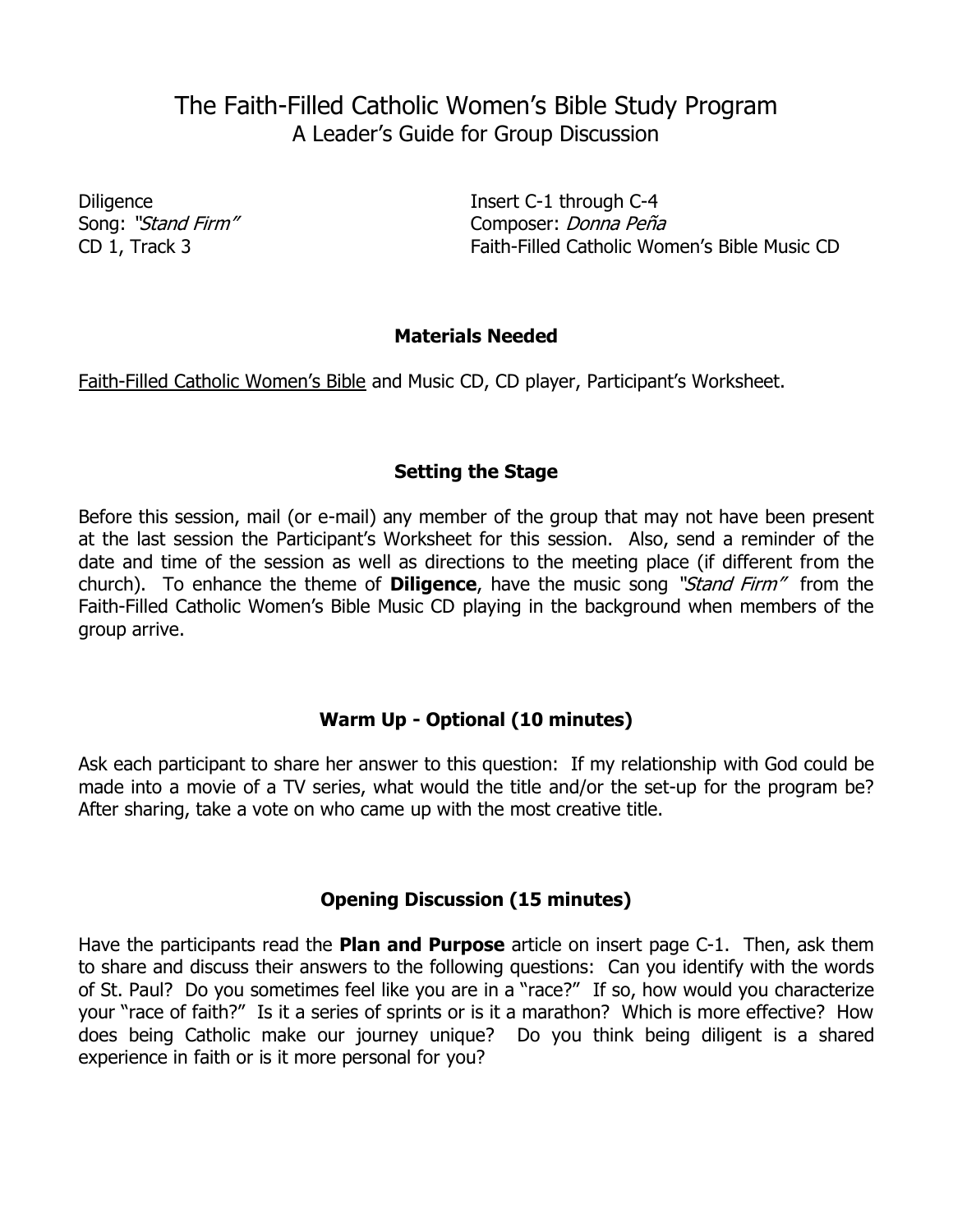## **Spiritual Awakening - Opening Prayer**

Have the participants read together the **Prayer** at the top of insert page C-2.

## **Spiritual Awakening - Recognizing (10 minutes)**

Ask for volunteers to read aloud each of the Scripture passages in the **Recognizing** section of **Spiritual Awakening** on insert page C-2. Remind the participants that each reader will pause for a few seconds of silence after each passage to allow anyone to offer any spontaneous thought, prayer, praise or thanksgiving that this Scripture might inspire. After the final Scripture is read, ask the group, "What else do these Scriptures teach us about **Diligence**?" Share and discuss why diligence in faith is especially important in today's world.

# **Spiritual Awakening - 1 st Reflection (20 minutes)**

Ask a volunteer to read **Mark 1:35 (Page 74 NT)**. Then, have the participants discuss the following questions: Are you diligent in your prayer? What is the quality of your prayer life? Do you create a special place and time for God each day? Is there a balance between prayers of adoration and thanksgiving and prayers of petition when you pray? Ask each participant to share how she approaches prayer (spontaneous, memorized, scheduled, time of day, etc.) and, as a result, what role prayer plays in her life.

# **Faith In Action (15 minutes)**

Read the **Faith in Action** article "The Hidden Garden" on insert page C-4. After silent reflection, ask each participant her answer to this question: What are some of the "weeds" (distractions, obstacles, etc.) that grow in our lives that can easily choke out spending time with God?

# **Group Prayer/Closing Prayer (5 minutes)**

**Leader:** Focused on the importance of prayer and with hearts full of hope, we ask God to accept our praises, hear our thanks and answer our prayers for the intentions we voice and for the intentions we keep in our hearts: **enter aloud all individual intentions**.

**Then, all pray together:** (The text of this prayer is printed on each Participant's Worksheet.)

**Heavenly Father, give us the diligence we need to live a Christ-like life. Keep us free from temptation so that our eyes can remain fixed on You. Through the intercession of St. Jane Frances de Chantal, we ask You to send good people into our lives to show us the way. Keep our minds and hearts open to Your will. In Jesus' name we pray. Amen.**